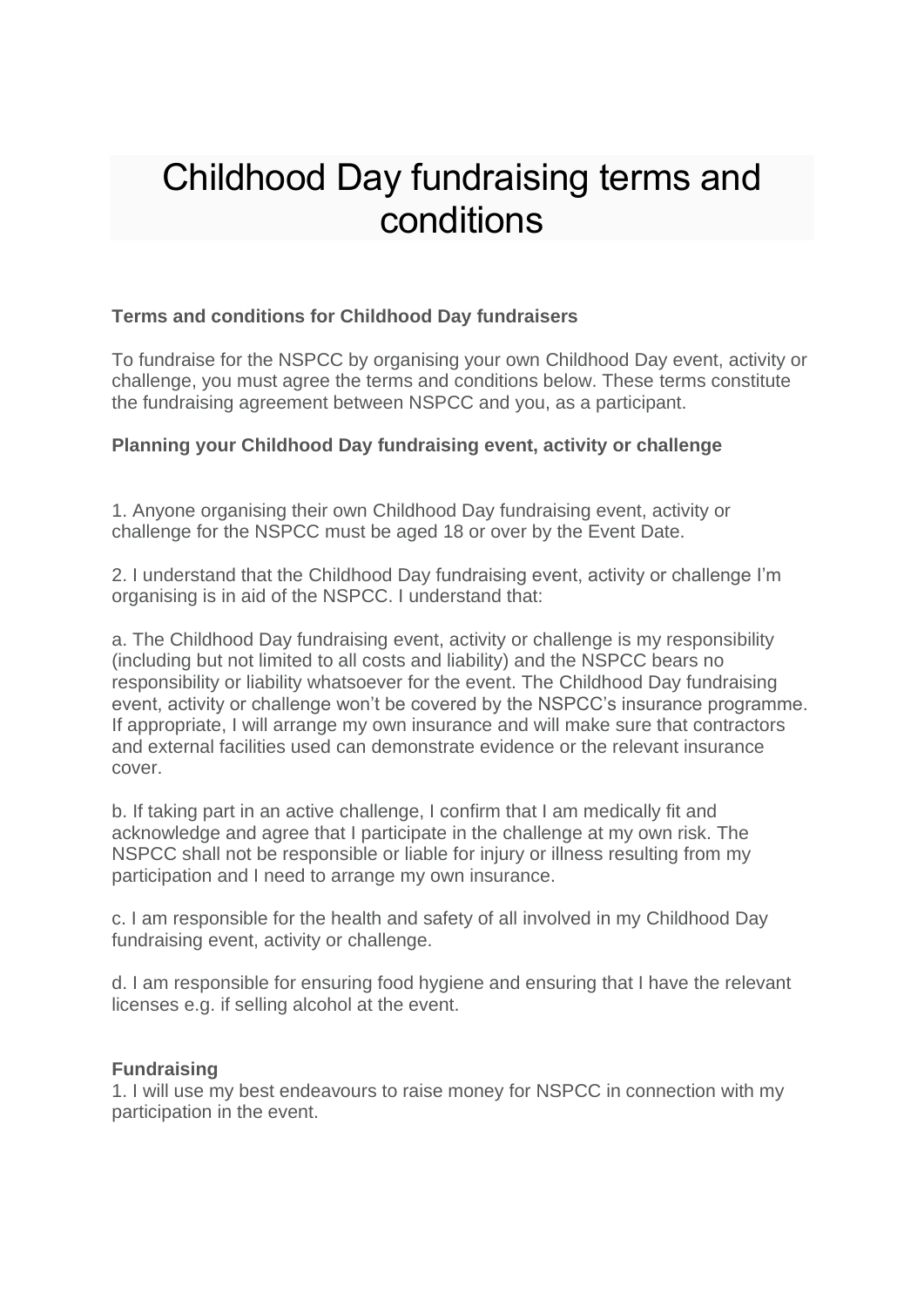2. I understand and will make clear to those who support my fundraising that any money I send into the NSPCC will be treated as a donation and used for the NSPCC's work with children.

3. Donations are not generally refundable, even if the event does not take place.

4. I will forward all monies donated to the Charity either by cash, cheque, CAF or via an online giving provider no later than four weeks after the event.

5. I will only use lawful means to fundraise for the NSPCC and will not bring the charity's names into disrepute. I will observe the following fundraising rules and I will comply with any further rules and requirements about fundraising of which NSPCC may notify me:

• I will not use the NSPCC or any associated logo without first obtaining permission from the NSPCC and will allow the NSPCC to approve any materials produced whether printed or online.

• I will tell event attendees that I am raising money "in aid of" the NSPCC.

• I will not incur nor am I authorised to incur any cost, claim, loss or liability on behalf of NSPCC.

• I will contact the NSPCC before conducting any raffle, lottery or public event, and comply with any guidance, guidelines or insurance and legal requirements issued by the NSPCC in connection with this kind of event.

• I will obtain approval from NSPCC before approaching press or celebrities to support my event.

• I will secure the necessary approvals prior to undertaking street collections or collections on private property. House-to-house collections are not permitted.

I will ensure that I take responsibility for the safe keeping of money raised in the NSPCC's name, both during and after the collections, until it is transferred to the NSPCC and I will:

• If relevant, send the NSPCC my completed sponsor forms with details of the names and addresses of and amounts donated or pledged by all sponsors no later than 4 weeks after my event. This will allow the NSPCC to process gift aid on donations. Please note that we will not contact your sponsors.

• Ensure that donations of £20 or more made by cheque are payable to 'NSPCC Registered Charity' and ensure that these cheques are sent to the NSPCC no later than 3 weeks after issue.

• Only use sponsorship forms issued by the NSPCC and not use any other type of sponsorship form (unless otherwise agreed with the NSPCC).